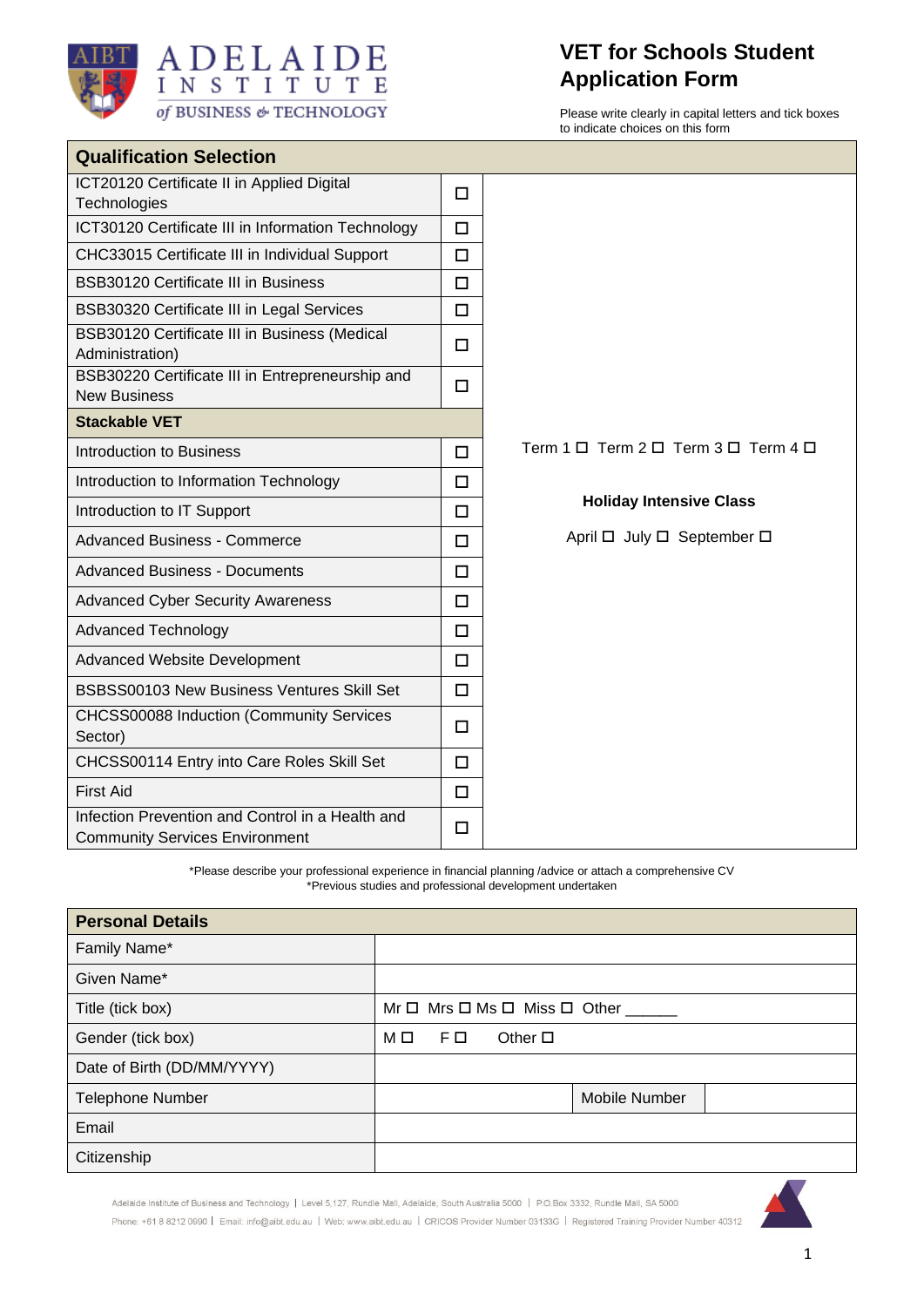

Please write clearly in capital letters and tick boxes to indicate choices on this form

| If you are not an Australian Citizen please |  |  |  |
|---------------------------------------------|--|--|--|
|---------------------------------------------|--|--|--|

indicate your current visa type

(please check if you are eligible for training subsidies

w.skills.sa.gov.au/courses-careers/eligibility-explained) *\** Please write the name that you used when you applied for your Unique Student Identifier (USI), including any middle names.

| What is your address?                                                                                                                                                                           |                                                                                                                                                                                                                                                                                                                               |  |  |
|-------------------------------------------------------------------------------------------------------------------------------------------------------------------------------------------------|-------------------------------------------------------------------------------------------------------------------------------------------------------------------------------------------------------------------------------------------------------------------------------------------------------------------------------|--|--|
| reside for training, work or other purposes before returning to your home.                                                                                                                      | Please provide the physical address (street number and name not post office box) where you usually reside rather than any temporary address at which you<br>If you are from a rural area use the address from your state or territory's 'rural property addressing' or 'numbering' system as your residential street address. |  |  |
| <b>Building/Unit details</b>                                                                                                                                                                    |                                                                                                                                                                                                                                                                                                                               |  |  |
| Street or lot number and Street name                                                                                                                                                            |                                                                                                                                                                                                                                                                                                                               |  |  |
| Suburb, locality or town                                                                                                                                                                        | Postcode                                                                                                                                                                                                                                                                                                                      |  |  |
| State/Territory                                                                                                                                                                                 |                                                                                                                                                                                                                                                                                                                               |  |  |
| What is your postal address (if different from previous page)                                                                                                                                   |                                                                                                                                                                                                                                                                                                                               |  |  |
| Street name and number                                                                                                                                                                          |                                                                                                                                                                                                                                                                                                                               |  |  |
| Suburb, locality or town                                                                                                                                                                        | Postcode                                                                                                                                                                                                                                                                                                                      |  |  |
| State/Territory                                                                                                                                                                                 |                                                                                                                                                                                                                                                                                                                               |  |  |
| <b>Language and cultural diversity</b>                                                                                                                                                          |                                                                                                                                                                                                                                                                                                                               |  |  |
| In which country were you born?                                                                                                                                                                 | Australia □<br>Other - please specify __________                                                                                                                                                                                                                                                                              |  |  |
| Do you Speak a language othe than<br>english at home?<br>(If more than one language, indicate                                                                                                   | No, English Only □ Yes, Other - please specify ___<br>English only - Skip next question                                                                                                                                                                                                                                       |  |  |
| the one that is spoken most often)                                                                                                                                                              | Very Well □<br>Well □<br>Not at all $\square$<br>Not well $\square$                                                                                                                                                                                                                                                           |  |  |
| How well do you speak English?<br>Are you of Aboriginal or Torres Strait<br>Islander origin?<br>(For persons of both Aboriginal and<br>Torres Strait Islander origin, mark both<br>'Yes' boxes) | Yes, Aboriginal □<br>Yes, Torres Strait Islander □<br>No <sub>1</sub>                                                                                                                                                                                                                                                         |  |  |
| <b>Disability</b>                                                                                                                                                                               |                                                                                                                                                                                                                                                                                                                               |  |  |
| Do you consider yourself to have a<br>disability, impairment or long-term<br>condition?                                                                                                         | No <sub>1</sub><br>Yes □<br>No - Go to next section                                                                                                                                                                                                                                                                           |  |  |
| If you indicated the presence of a<br>disability, impairment or long-term<br>condition, please select the areas                                                                                 | Hearing/deaf<br>□<br>Physical<br>口<br>Intellectual<br>□<br>$\Box$<br>Learning<br><b>Mental Illness</b><br>$\Box$<br>$\Box$<br>Acquired brain<br>$\Box$<br>impairment Vision<br>$\Box$<br><b>Medical Condition</b><br>$\Box$<br>Other                                                                                          |  |  |

FM 077a - VET for Schools Student Application Form V1.0 Oct 28-21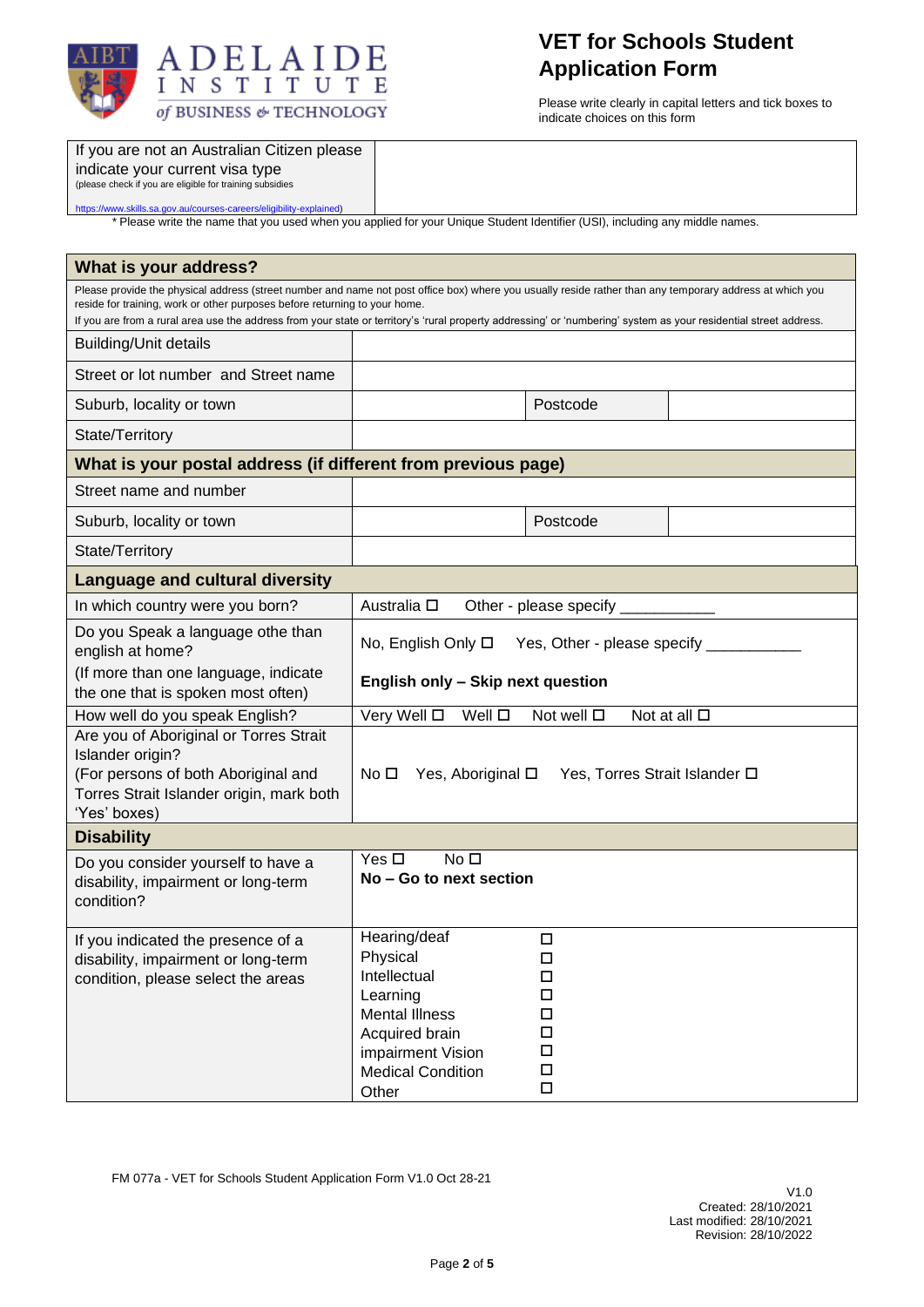

Please write clearly in capital letters and tick boxes to indicate choices on this form

| <b>Schooling</b>                                                                       |                                                                                                                                                                                                                                                                                                              |                       |
|----------------------------------------------------------------------------------------|--------------------------------------------------------------------------------------------------------------------------------------------------------------------------------------------------------------------------------------------------------------------------------------------------------------|-----------------------|
| What is your highest completed<br>school level?<br>(tick one box only)                 | Year 12 or equivalent<br>□<br>Year 11 or equivalent<br>$\Box$<br>Year 10 or equivalent<br>$\Box$<br>Year 9 or equivalent<br>$\Box$<br>Year 8 or below<br>$\Box$<br>Never attended school<br>$\Box$ ever attended school - go to next section                                                                 |                       |
| In which year did you complete that<br>school level?                                   |                                                                                                                                                                                                                                                                                                              |                       |
| What is the name of the school?                                                        | Name and Year Level of School:<br><b>SACE Number:</b>                                                                                                                                                                                                                                                        |                       |
| <b>Previous Qualifications Achieved</b>                                                |                                                                                                                                                                                                                                                                                                              |                       |
| Have you successfully completed any<br>qualifications?<br>Tick ANY applicable boxes    | Certificate III (or trade certificate)<br>Certificate II<br>Certificate I<br>Certificates other than the above                                                                                                                                                                                               | □<br>□<br>□<br>□<br>□ |
| In which year did you complete the<br>course?                                          |                                                                                                                                                                                                                                                                                                              |                       |
| <b>Employment</b>                                                                      |                                                                                                                                                                                                                                                                                                              |                       |
| Which of the followings BEST defines<br>your employment status?<br>(Tick ONE box only) | Full-time employee<br>□<br>Part-time employee<br>□<br>Self employed - not employing others<br>◻<br>Employer<br>□<br>Employed - unpaid worker in a family business<br>□<br>□<br>Unemployed - seeking full-time work<br>□<br>Unemployed - seeking part-time work<br>□<br>Not employed - not seeking employment |                       |
| If you are currently employed, please<br>also provide your employment address          |                                                                                                                                                                                                                                                                                                              |                       |
| Are you registered with an<br><b>Employment Service Provider?</b>                      | No <sub>D</sub><br>Yes $\square$                                                                                                                                                                                                                                                                             |                       |
| If YES, who is your Employment<br>Service Provider (ESP) ?                             | Name of ESP:<br>Your JobSeeker ID:                                                                                                                                                                                                                                                                           |                       |
| Do you have an approved training<br>contract?                                          | Yes $\square$<br>No <sub>D</sub>                                                                                                                                                                                                                                                                             |                       |
| If YES, who is your<br>Apprenticeship/Traineeship Network<br>provider?                 |                                                                                                                                                                                                                                                                                                              |                       |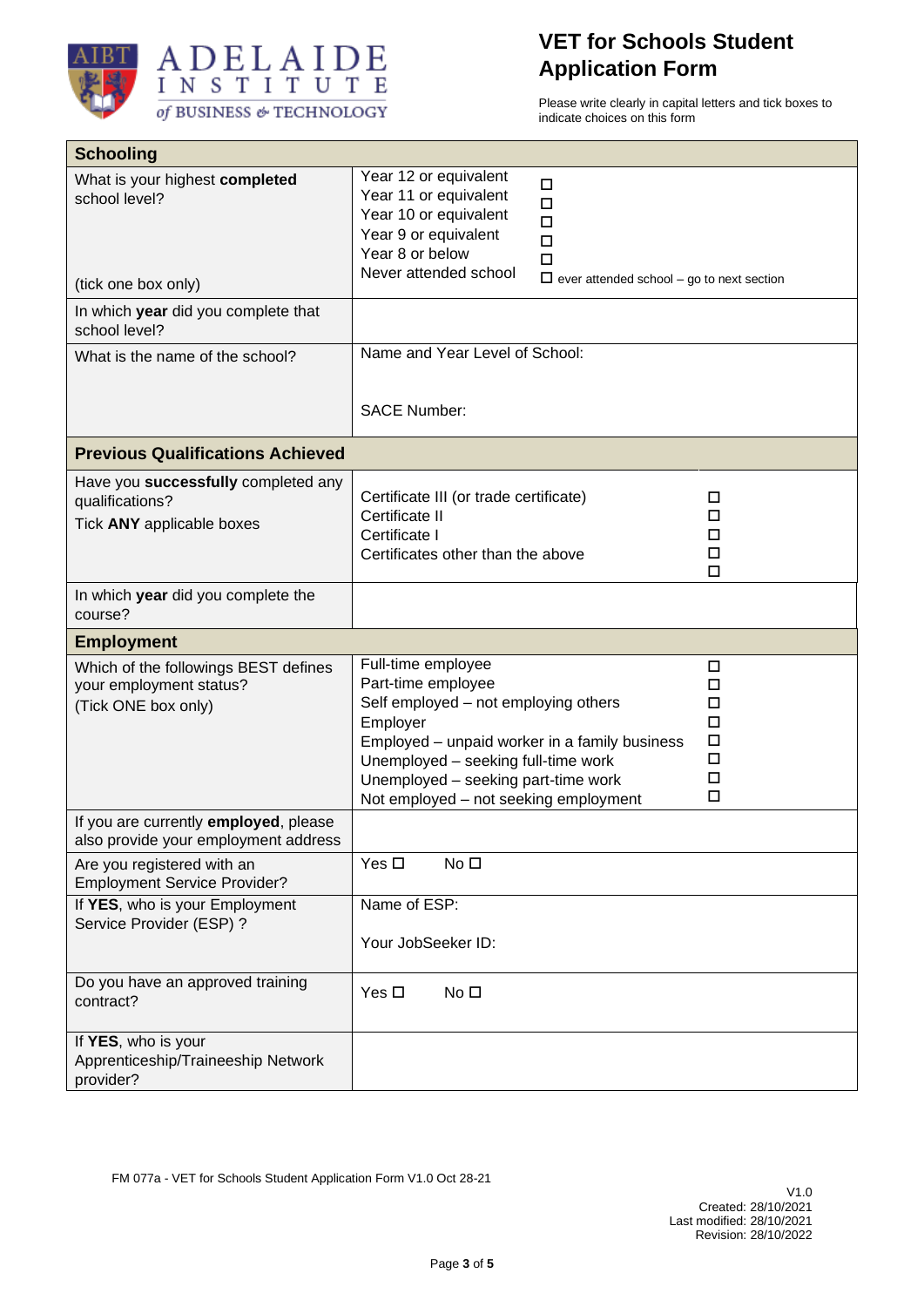

Please write clearly in capital letters and tick boxes to indicate choices on this form

| <b>Study Reason</b>                                                                                                                                                            |                                                                                                                                                                |   |
|--------------------------------------------------------------------------------------------------------------------------------------------------------------------------------|----------------------------------------------------------------------------------------------------------------------------------------------------------------|---|
| Which of the following categories<br>BEST describes your main reason for<br>undertaking this course?<br>(Tick ONE box only)                                                    | <b>SACE Credits</b><br>п<br>To get a traineeship<br>П<br>To build my career pathway<br><b>Professional Learning</b><br>LΙ<br>Other reasons (give details)<br>п |   |
| Direct Entry to Bachelor or Master Degree with Adelaide Institute of Higher Education                                                                                          |                                                                                                                                                                |   |
| I am interested in the Pathway to the Bachelor of Business Degree<br>(http://www.aihe.sa.edu.au/courses/bachelor-of-business/overview)<br>or Master of Business Administration |                                                                                                                                                                |   |
| (http://www.aihe.sa.edu.au/courses/master-of-business-administration/overview)<br>with Adelaide Institute of Higher Education                                                  |                                                                                                                                                                | □ |
| <b>Scholarships</b>                                                                                                                                                            |                                                                                                                                                                |   |
| I am interested in Scholarship options for further education in Business and IT with AIBT. Please send<br>me more information                                                  |                                                                                                                                                                | □ |

| <b>Unique Student Identifier</b>                                                                                                                                                                                                                                                                                                                                                          |                                                                   |  |
|-------------------------------------------------------------------------------------------------------------------------------------------------------------------------------------------------------------------------------------------------------------------------------------------------------------------------------------------------------------------------------------------|-------------------------------------------------------------------|--|
| From 1 January 2015, AIBT can be prevented<br>from issuing you with a nationally recognised VET<br>qualification or statement of attainment when you<br>complete your course if you do not have a Unique<br>Student Identifier (USI). If you have not yet<br>obtained a USI you can apply for it directly at<br>http://www.usi.gov.au/create-your-USI/ on a<br>computer or mobile device. | Enter your Unique Student identifier<br>(if you already have one) |  |
|                                                                                                                                                                                                                                                                                                                                                                                           |                                                                   |  |
| I have read and I consent to the collection, use and disclosure of my personal information pursuant to the<br>information detailed at http://www.usi.gov.au/Training-Organisations/Pages/Privacy-Notice.aspx                                                                                                                                                                              |                                                                   |  |
| □ I understand that I may receive a National Centre for Vocational Education Research (NCVER) student<br>survey.                                                                                                                                                                                                                                                                          |                                                                   |  |